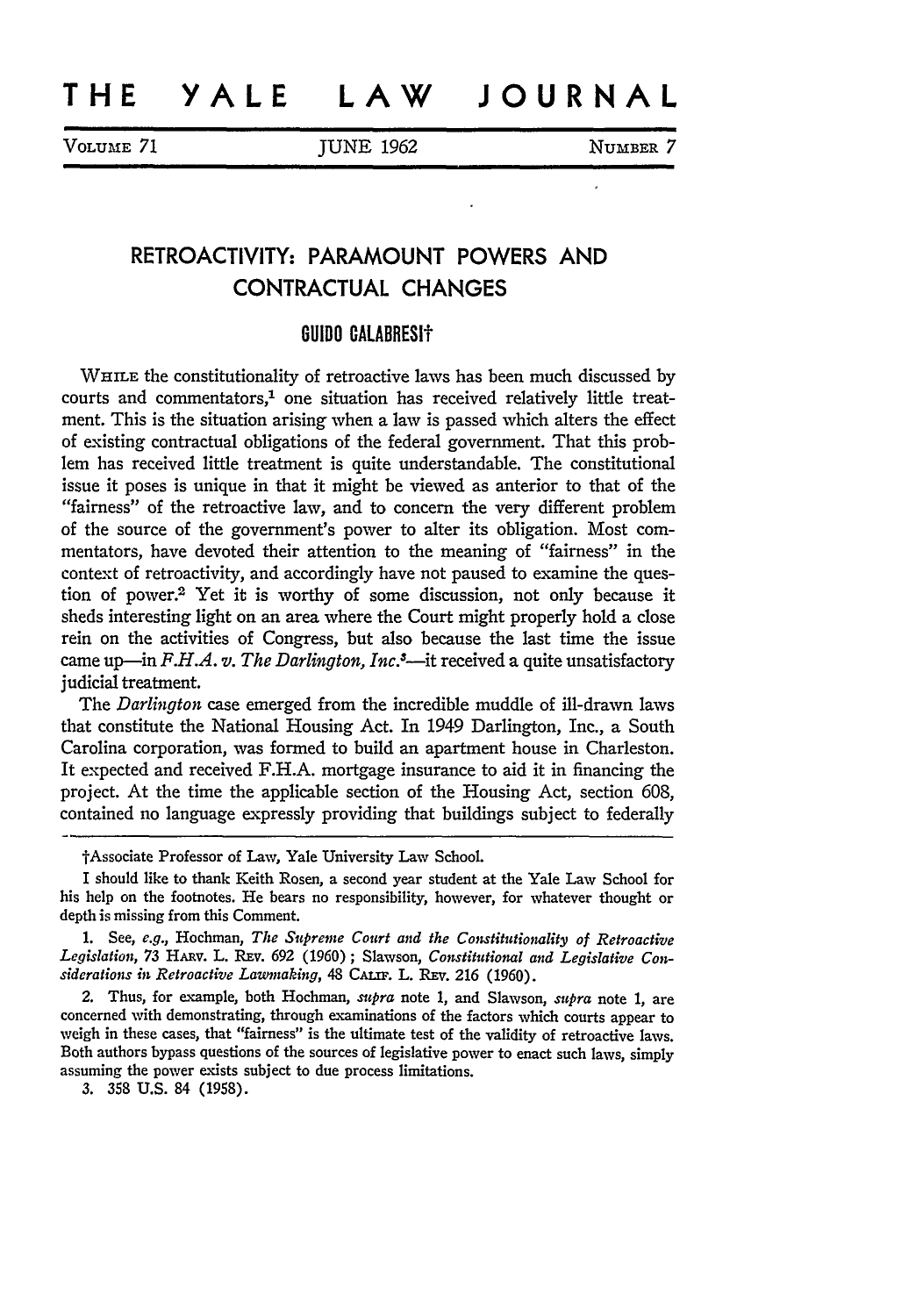insured mortgages could be used only for residential purposes.4 Despite this omission, it was relatively clear that the act was aimed at residential buildings; the history of the act left little doubt, and regulations issued under the act unequivocally provided, that mortgaged property should be "designed principally for residential uses."<sup>5</sup> Nevertheless, neither the regulations, nor the charter of the corporation, nor the contract of insurance for the mortgage *expressly* barred Darlington from occasionally renting to transients.

Unfortunately for Darlington, the apartment building did not prosper. Indeed there is evidence that had the corporation not started to take in transients, bankruptcy and default of the mortgage would have been inevitable. Only by renting to transients rooms which were not desired by permanent residents was the company able to make a profit. Unlike some other companies in similar positions, it was not able to get formal F.H.A. approval of this practice. Approved or not approved, occasional transient rentals continued.

In 1954 Congress enacted a law declaring that the National Housing Act precluded the use of buildings subject to federally insured mortgages "for transient or hotel purposes" and had done so from the very beginning.<sup>6</sup> The new law, nevertheless, went on to provide that, whatever the law had been prior to 1954, no building, whether new or previously built, which was subject to a federally insured mortgage, could now be used for transient purposes unless the F.H.A. had agreed in writing before May 28, 1954, to allow such use.<sup>7</sup> Congress was goaded into passing this law by irate representatives of the hotel industry who claimed that they were being injured by

4. The section merely provided, in pertinent part:

(b) To be eligible for insurance under this section a mortgage shall meet the following conditions:

(1) The mortgaged property shall be held by a mortgagor approved by the Commissioner. The Commissioner may, in his discretion, require such mortgagor to be regulated or restricted as to rents or sales, charges, capital structure, rate of return, and method of operation ....

(2) Preference or priority of opportunity in the occupancy of the mortgaged property for veterans of World War II and their immediate families, and for hardship cases as defined by the Commissioner, shall be provided under such regulations and procedures as may be prescribed by the Commissioner **....**

56 Stat. 303 (1942), as amended, 12 U.S.C. § 1743 (1958).

5. Development of property. At the time the mortgage is insured the mortgagor shall have constructed and completed or shall be obligated to construct and complete new housing accommodations on the mortgaged property designed principally for residential use, conforming to standards satisfactory to the Commissioner and consisting of not less than eight (8) rentable dwelling units on one site and may be detached, semidetached, or ranchhouses, or multifamily structures.

13 Fed. Reg. 8260 (1948) (repealed Dec. 18, 1958).

6. Housing Act of 1954, § 513, 68 Stat. 610, 12 U.S.C. § **1731b** (1958).

7. The bill also barred any criminal penalties for violation of the no transient provision which had occurred before the effective date of the new law. 68 Stat. 611, 12 U.S.C. § 1731b(d) (1958). If Congress' interpretation of the pre-1954 law were correct, rental to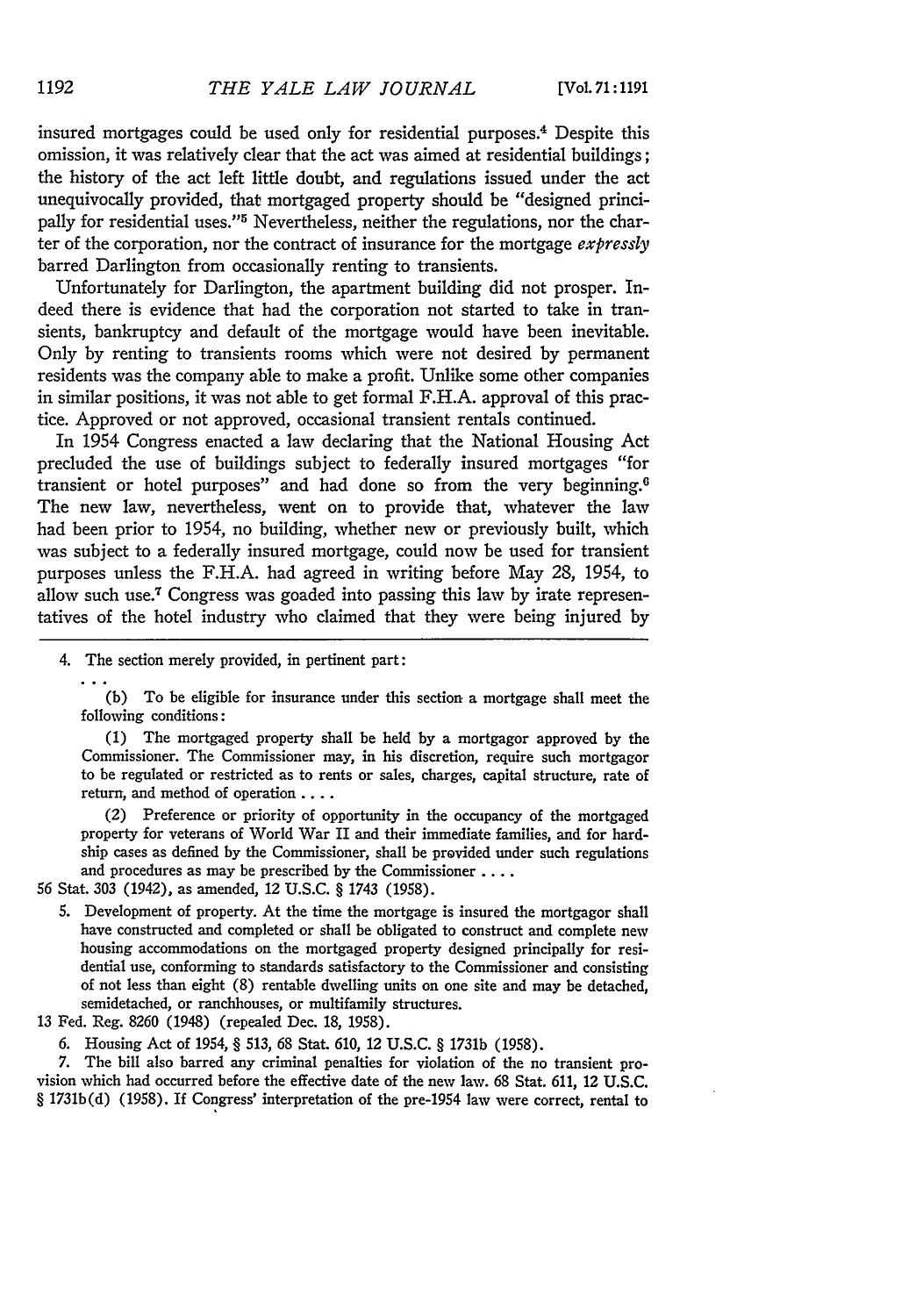## "apartment house-hotels" cheaply financed through government insured mortgages under section 608. The hotel industry had brought to Congress' attention tales of enormous profits which allegedly had occurred in such government backed "hotels"--tales which Congress was rather inclined to believe in view of the general history of windfall profits under section 608 of the Housing Act.8

Armed with the 1954 law, the **FHA** began to make life difficult for Darlington, and the latter promptly sought a declaratory judgment justifying its rental practices. Darlington argued that neither the pre-1954 law, nor any valid regulations under it barred occasional rentals to transients so long as the company operated the property "principally" for residential use and so long as it made apartments available to anyone who wanted them for extended, nontransient use. The company further contended that the 1954 law itself was unconstitutional for any of half-a-dozen reasons, beginning with its retroactive nature and ending with its alleged discriminatory effect.<sup>9</sup> A three judge district court **' <sup>0</sup>**agreed with Darlington in most essentials and allowed limited rentals to transients.

On appeal the Supreme Court reversed by a five-to-three vote, Justice Stewart taking no part. The majority opinion written by Justice Douglas was

transients would of course have been a criminal offense all along. But perhaps Congress sensed due process objections would be made to convicting a person under a statute which gave so little warning of the offense.

8. See, e.g., 100 *CONG.* REc. 12333, 12355 (1954) (remarks of Senator Capehart).

9. Darlington's principal arguments against the constitutionality of the 1954 amendment were: (1) the amendment was retroactive legislation abridging vested rights and, therefore, was in violation of the 5th amendment; (2) the law was enacted for the private benefit of members of the American Hotel Association and arbitrarily and unreasonably discriminated against Darlington; (3) Congress can act only for a valid public purpose and the 1954 amendment furthered no public purpose.

10. The tangled history of the case in the lower court is perhaps worth noting. When the case first came before him, District Judge Hoffman asked that a three-judge court be convened because injunctive relief against enforcement of an Act of Congress was sought on the ground that the act was unconstitutional. 28 U.S.C. § 2282 (1958). The three judge court concluded that the pleadings presented only a question of statutory construction and that the pleadings also failed to disclose a case where an injunction would be the proper form of relief. It, therefore, dismissed itself. 134 F. Supp. 337 (E.D.S.C. 1955).

After the three-judge court had dissolved itself, Judge Hoffman, sitting alone, proceeded to find that Darlington had a right to make occasional rentals to transients before 1954 and that the 1954 amendment could not retroactively take away the right. Judge Hoffman further indicated his distaste for the 1954 amendment by finding it discriminatory in that it was designed to relieve private interests and excepted resort areas such as the state of Florida for no apparent reason. 142 F. Supp. 341 (E.D.S.C. 1956).

The F.H.A. appealed directly to the Supreme Court which reversed the original order of the three-judge court on the ground that the complaint had in fact stated a claim for injunctive relief restraining enforcement of an Act of Congress on a constitutional issue and that therefore a three judge court was needed. 352 U.S. 977 (1957). On remand from this *per curiam* opinion, a three-judge court reconvened, substantially adopted Judge Hoffman's original opinion, and thereby paved the way for another F.H.A. appeal. 154 F. Supp. 411 (E.D.S.C. 1957).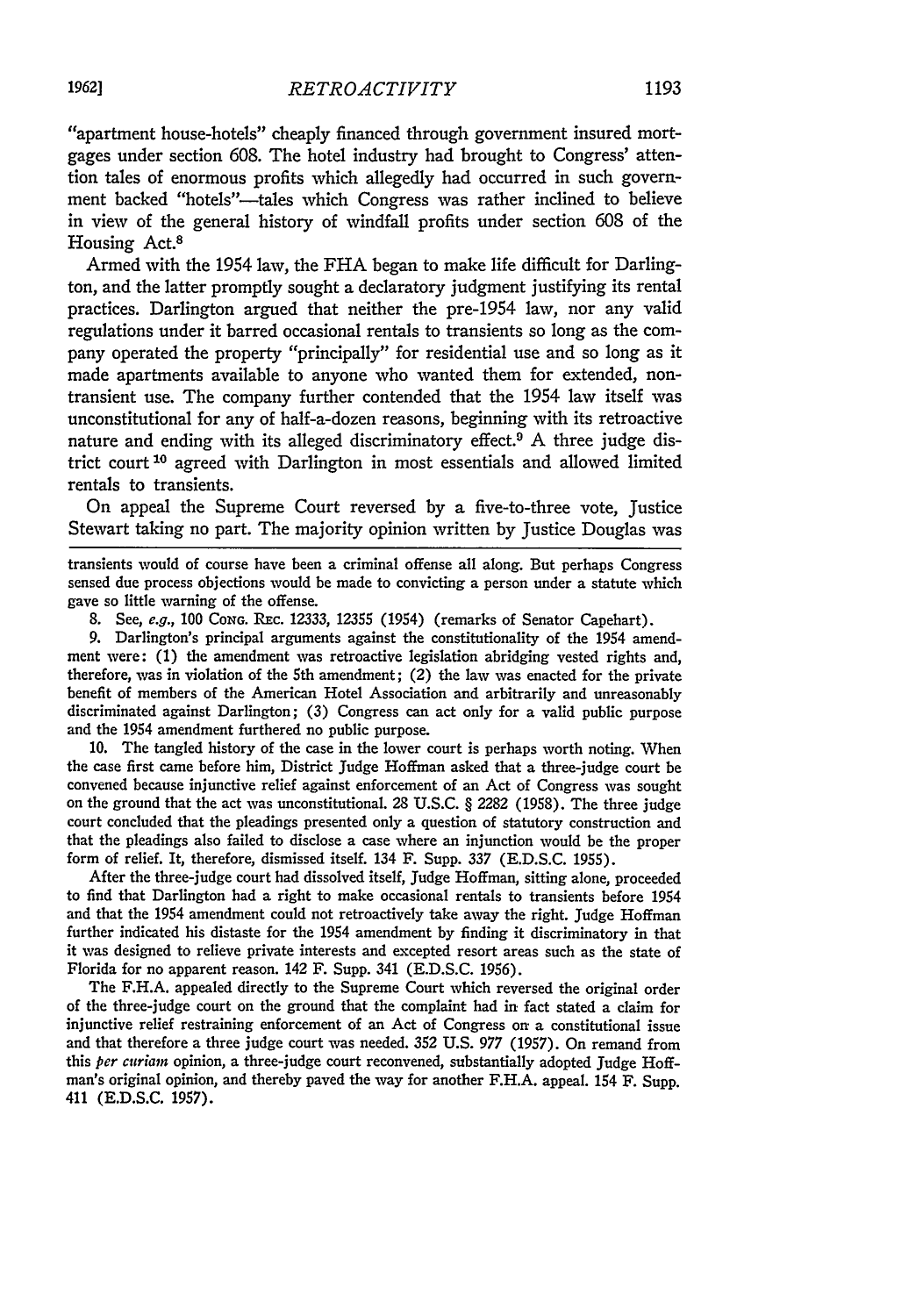based on two essentially independent grounds. The first was that the Housing Act, before the 1954 law was passed, implicitly if not explicitly barred rental to transients. Had the Court said no more, *Darlington* would be a case of very minor importance, decided on a dubious reading of statutes and regulations, but warning builders that the enormous gaps and inconsistencies in housing laws could work against as well as for them. This ground alone would have accomplished-albeit gracelessly-what after all had been the major aim of Congress all along.

The difficulty with *Darlington* is that the court did not stop there. The second part of the majority opinion stated that whatever the exact meaning of the law before 1954 may have been, Congress' 1954 act settled the matter. Justice Douglas quickly dismissed the constitutional issue. In his view, even if the pre-1954 law did not bar rentals to transients it certainly raised enough doubts about them to preclude anyone from gaining a "vested right" to such rentals. Moreover, he considered the housing industry so subject to government control-"regulation" was the word used-that anyone operating in it must expect further, prospective controls to be applied to what could be done with existing buildings. To call such controls unconstitutionally retroactive, added Mr. Justice Douglas, in what seemed almost a peroration, would be to cause the ghost of *Lochner 11* to rise again.

There were two dissents from the Court's opinion. Justice Frankfurter, though joining Justice Harlan's longer opinion, added a few words of his own. After reiterating his extreme reluctance to hold a law unconstitutional, the Justice stated that the real question was whether the rights involved were vested and that precedent compelled him to find that they were. No discussion of the precedents cited or of the possible precedents going the other way on the issue of "vestedness" was given.<sup>12</sup> As to any other questions, the Justice referred to Mr. Justice Harlan's opinion.

That opinion, in which Justice Whitaker also joined, was in many ways the most interesting of the three. It began with a quick and assured rejection of the Court's reading of the pre-1954 law. The original Housing Act and regulations may very well have failed to *give* the right to rent to transients, said the Justice, but they just as clearly did not *bar* such rentals. And that in fact was the issue, since builders, like everyone else, are free to do what they like

<sup>11.</sup> Lochner v. New York, 198 U.S. 45 (1905).

<sup>12.</sup> justice Frankfurter simply cited three cases: Fleming v. Rhodes, **331 U.S. 100** (1947) (legislation retrospectively abrogating eviction judgments which landlords had obtained during a 25 day gap in the Emergency Price Control Act held valid) ; Paramino Lumber Co. v. Marshall, 309 U.S. 370 (1940) (private act of Congress authorizing review of a workman's compensation award which had become final through expiration of time for review held not to violate due process to the employer) ; Lynch v. United States, *292* U.S. 571 (1934) (congressional act rescinding war risk insurance contracts held invalid as an impairment of vested rights). One can only conclude that he felt Darlington's rights more akin to those of the holders of policies in the *Lynch* case than to the employer's right in the finality of the arbitration award in *Paramino* or the right of a landlord in the eviction judgments in *Rhodes.* But why he felt that way was not explained.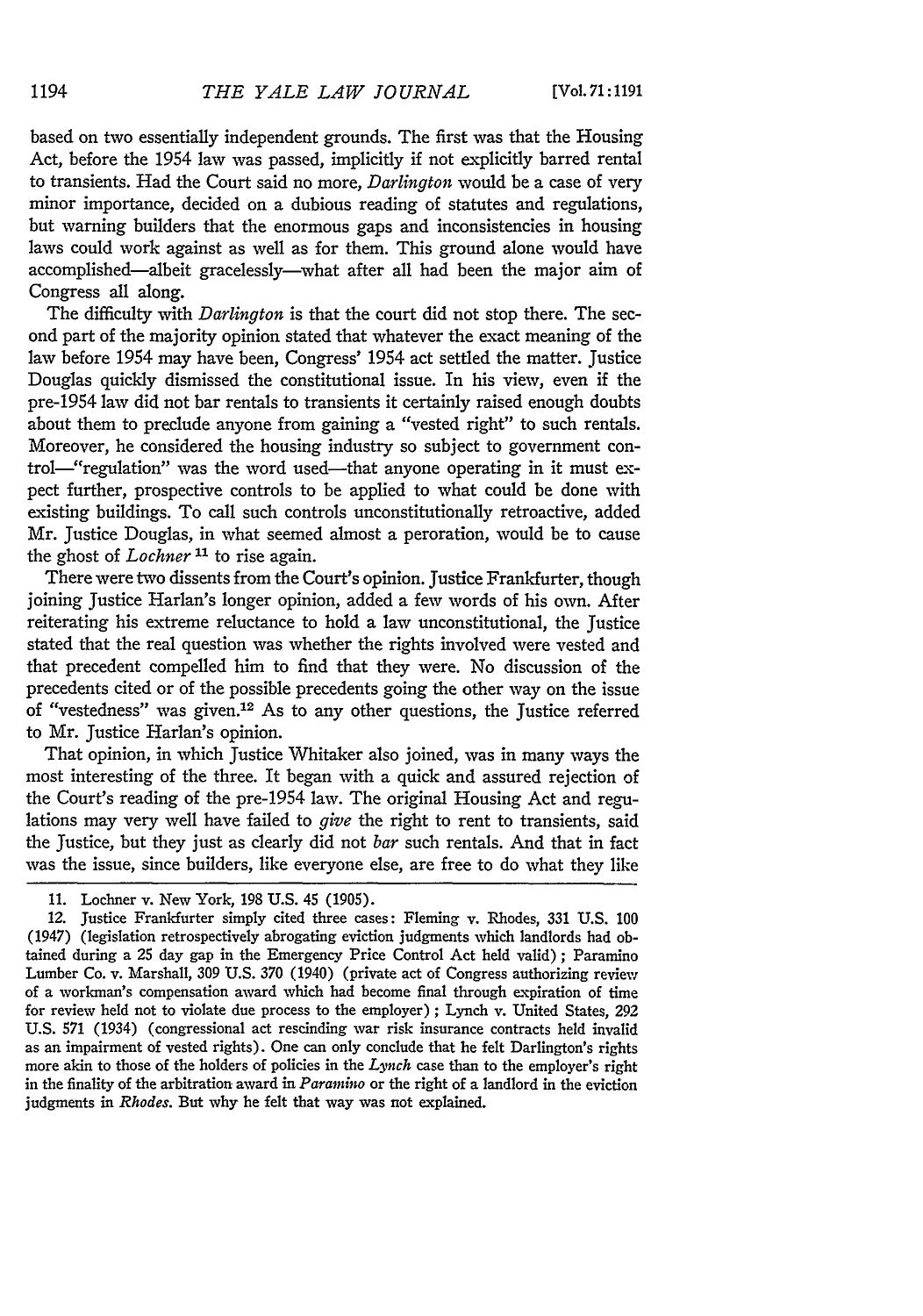with their property unless they either contract away that right or some law excludes a particular use. Having disposed of that issue, Justice Harlan attacked the 1954 law. The problem here, the Justice said, was whether Congress could by a new law increase the obligations assumed by Darlington in its 1949 contract with the government. If Congress were acting under some general regulatory power, the new restrictions on Darlington might well be valid. But Congress could not, merely because of its contractual relationship with Darlington, alter its contract with the company. In reaching this conclusion Justice Harlan relied on the earlier Supreme Court rulings in *Lynch v. United States 13* and *Union Pacific Railroad Company v. United States.4* These cases, he said, indicated that unless a paramount federal power, apart from power to make contracts, supported a change the government was bound to its agreement. The fact that it is sovereign does not increase its rights under a contract any more than the fact that there is a contract limits the government's sovereignty.<sup>15</sup> The question, then, as viewed by Justice Harlan, was not so much one of the validity of retroactive legislation, but of the *source* of the federal power to alter an existing contract.

The opinion indicated that if it had been some military necessity, for example, which had required the barring of transients from buildings constructed with federal help, Justice Harlan would have had no trouble upholding the law involved in *Darlington.* The war power would have required the change, and the language of *Lynch* that the government could not contract away its rights as sovereign would seem clearly in point.16 One would expect therefore that the majority in *Darlington* would have emphasized some paramount power which required and justified the alteration of the contract. Instead, the power to "regulate" seems simply to have been assumed. Yet it is hard to

The United States are as much bound by their contracts as are individuals. If they repudiate their obligations, it is as much repudiation **.** .. as it would be if the repudiator had been a state or a municipality or a citizen.

99 U.S. at 719.

On the other hand, public and general acts of the federal government will be upheld as valid although they may collaterally alter specific contracts. See, e.g., Horowitz v. United States, *267* U.S. 458 (1925). For related issues arising from state impairment of contracts see Home Bldg. & Loan Ass'n v. Blaisdell, 290 U.S. 398 (1934).

*16.* As Congress had the power to authorize the Bureau of War Risk Insurance to issue them [i.e., insurance contracts], the due process .clause prohibits the United States from annulling them, unless, indeed, the action taken falls within the federal police power or some other paramount power.

ţ,

292 U.S. at 579. See also Lichter v. United States, 334 U.S. 742 (1948) (act requiring wartime government contractors to renegotiate their contracts held a valid exercise of the war power).

<sup>13. 292</sup> U.S. 571 (1934).

<sup>14.</sup> **99 U.S. 700** (1878) (the "sinking fund" cases).

<sup>15.</sup> When the United States enters into contract relations, its rights and duties therein are governed generally by the law applicable to contracts between private individuals.

**<sup>292</sup> U.S.** at 579.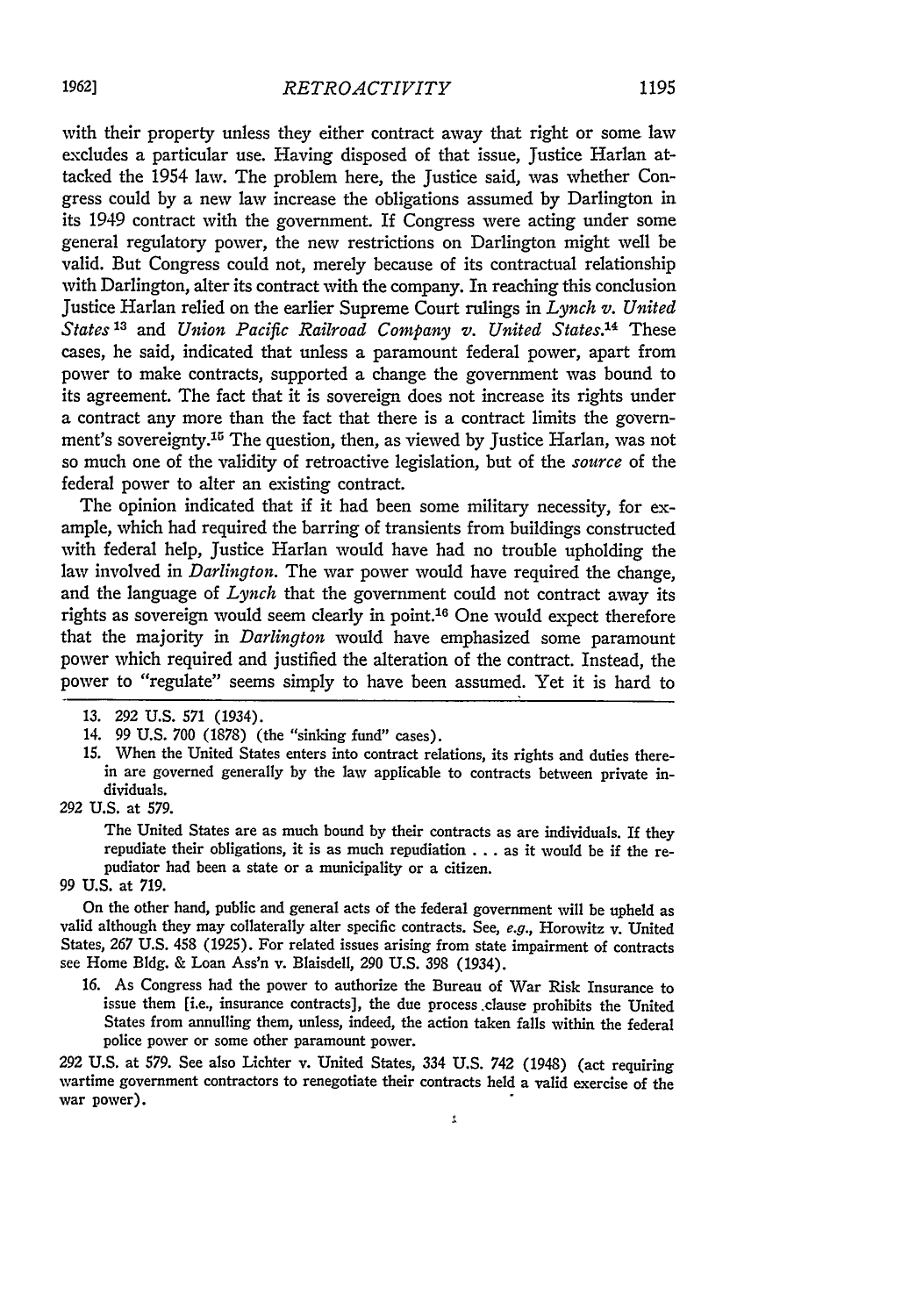escape the conclusion that if there is any problem with the *Darlington* case, it must be on the ground that what Darlington was doing did not affect an area sufficiently subject to federal power and interest, and not that the law which sought to circumscribe Darlington's rental practices was unfairly retroactive. Indeed, the fascinating thing about *Darlington* is that as recently as three years ago three members of the Court could find no positive federal power to support a change in a contract dealing with housing-and that if but one other Justice sitting had agreed with them, an act of Congress would have been voided-while the majority were so little troubled by the issue that they did not even bother to discuss it. From all this one must assume that the majority was either rejecting Justice Harlan's view that a paramount power is necessary to alter a federal contract or that it had in mind a paramount federal power so obvious as to require no mention.

Both of these possibilities deserve examination. What would it mean to reject Justice Harlan's view that a paramount power is necessary? Before this question can be answered, some discussion of the source of the government's power to contract is needed.17 In the first place, the government can make contracts that are necessary and proper for the carrying out of any of the specific clauses of the Constitution. A contract to buy rifles under the war power might be an example. But apart from these specific sources, another more general source of the power to contract seems to exist in the power to tax and spend for the general welfare. The history of this power and the long polemic on whether the power to spend for the "general welfare" is limited to what is needed for the carrying out of some specific power, or whether it comprehends anything which works for the general good, need not be discussed here.<sup>18</sup> It is enough to note that the latter, broader meaning has predominated for expenditure as well as taxation, and that with it has come the right to make contracts regulating the activities of those who would receive the tax money expended.<sup>19</sup> Thus, for the public welfare, and by contract linked to expenditures, Congress can do a fair amount of controlling in areas beyond its specific limited powers.20

17. Early cases and commentators were willing to uphold the power of the federal government to enter contracts as simply an incident of sovereignty. See,  $e.g.,$  United States v. Tingey, 30 U.S. (5 Pet.) 114 (1831); 2 STORY, COMMENTARIES ON THE CONSTITUTION *§* 1256, at 148 (5th ed. 1891). It would seem preferable to regard the broad capacity to enter contracts as authorized by the necessary and proper clause or the power to spend **for** the general welfare, for it has been held that the federal government has no inherent or sovereign powers other than those specifically or explicitly granted to it by the Constitution. See, *e.g.,* Martin v. Hunter's Lessee, 14 U.S. (1 Wheat.) 304 (1816) ; Kansas v. Colorado, 206 U.S. 46 (1906). *But see* Dennis v. United States, 341 U.S. 494 (1951).

18. See, e.g., LAWSON, THE GENERAL WELFARE CLAUSE (1926); Nicholson, *The Federal Spending Power,* 9 **TEMPLE L.Q. 3** (1934); Corwin, *The Spending Power of Congress-A Propos the Maternity Act,* 36 HARv. L. REv. 548 **(1923).**

*19. Compare* United States v. Butler, 297 U.S. *1, 65-66 (1936), with* Steward Mach. Co. v. Davis, 301 U.S. 548 (1937), *and* Helvering v. Davis, 301 U.S. 619 (1937).

20. It is hardly lack of due process for the Government to regulate that which it subsidizes.

Wickard v. Filburn, *317* U.S. 111, 131 (1942). See also Ivanhoe Irrigation Dist. v. Mc-Cracken, 357 U.S. 275 (1958) ; Ellis v. United States, 206 U.S. 246 (1907).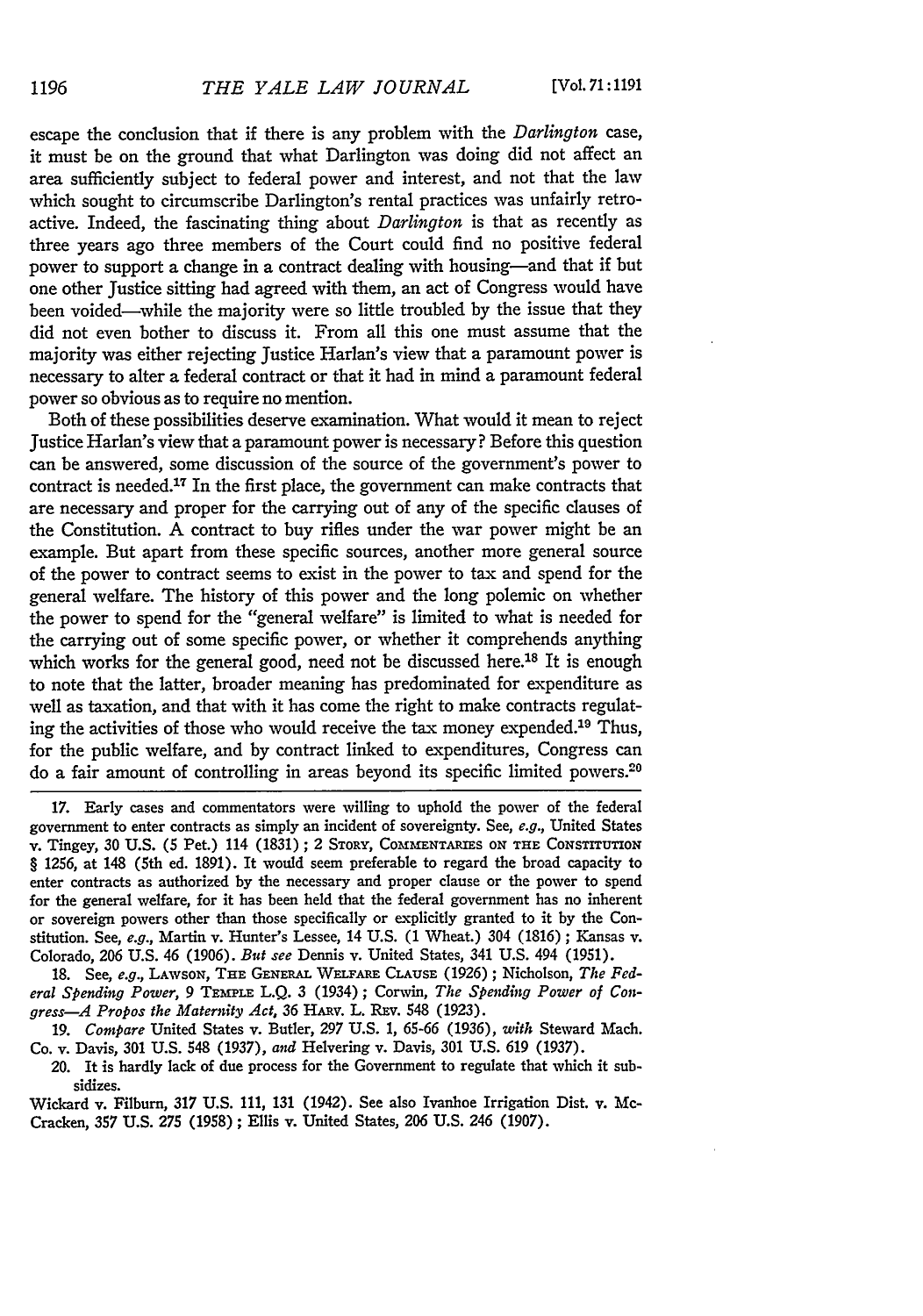Indeed, this was the way the Attorney General justified the original Housing Act of **1938.21** But where the government regulates **by** contractual agreement, it can not alter the rules except as the contract itself provides. At least, this is the meaning of the rule in *Lynch* as interpreted by Harlan in *Darlington.* The power to spend for the general welfare may well support a contract, but some other power is needed to impose a new contract or a change in the contract.

There is, however, no logical necessity about this analysis. One could argue just as plausibly that the very "general welfare" power which supported the contract allows the government to change it, if it is necessary for the common good. If the original contract did not accomplish the aims for which the money was to be spent, then Congress may certainly pass laws to see to it that the money does what it was meant to do. Is not this "necessary and proper" to the power to spend? Nor does this sanction injustice, the argument would run. For the government will always be limited by the due process clause and by the prohibition against the taking of property without just compensation. Thus the retroactive effect of such a law could be controlled, just as it would be if Congress found it necessary-because of war-to alter the rights of people with whom it had contracted in peace time. Under this reasoning all of Justice Harlan's doubts become meaningless. The test is, as the Court implied, one of fairness. And who is to say that, giving great deference to Congress, the 1954 law shocks the conscience, especially in view of the history of section 608? This meaning of *Darlington* quietly buries the notion that a precise paramount power is necessary.

Such a burial may give no cause for mourning if the only reason for the paramount power rule is to ensure that the government act according to due process standards, for the due process clause is quite up to that task without the rule. And—after all—the *Lynch* case is not so clear or uncontradicted that it cannot be bypassed.<sup>22</sup> But the rule has more to it than that, and it is for this reason that one must hesitate before reading *Darlington* as destroying it. Alterations of government contracts are not desirable in a free country, even when they do not constitute a "taking" of property or impinge on questions of fundamental fairness of the type comprehended in due process. The government may make changes, but only if war or commerce require them and

**...** Congress retained power to withdraw the consent [to be sued] at any time. For consent to sue the United States is a privilege accorded; not the grant of a property right protected **by** the Fifth Amendment .... [Ijmmunity from suit is an attribute of sovereignty which may not be bartered away. 292 **U.S.** at **581-82.**

<sup>21. 38</sup> Ors. AVr'Y **GEN.** 258 (1935), noted in 4 GEo. WAsH. L. REv. 144 **(1935).**

<sup>22.</sup> Finding the existence of a paramount power is, of course, one means of avoiding the holding in *Lynch. Cf.* Lichter v. United States, 334 **U.S.** 742 (1948). The *Lynch* case leaves open still another portal for congressional escape from its holding-sovereign immunity from suit. Justice Brandeis, the author of the opinion, suggests an ambiguous dichotomy between "rights," which Congress cannot alter without the support of a paramount power, and "remedies," which presumably may be altered with impunity: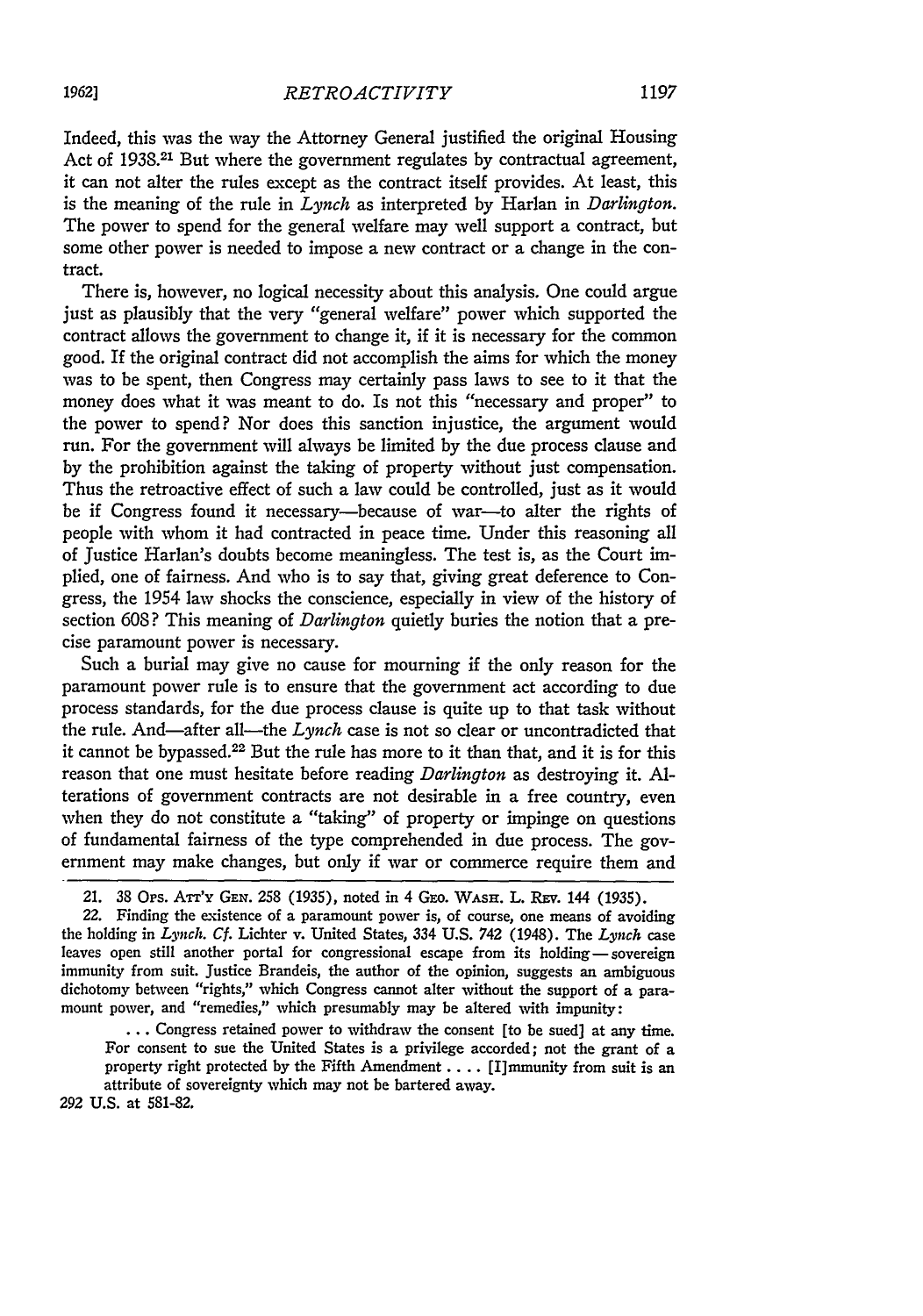not on the broader and more ephemeral grounds that the general welfare would be served by the change. Any other rule would allow the government to welch almost at will. So viewed, the principles of *Lynch,* if not its exact language, serve a distinct purpose. And while these principles could, of course, be comprehended under a general due process test 23-due process can be made to incorporate anything if one wishes hard enough-clarity of thought might suggest that retaining a limitation such as that implicit in *Lynch* might be more desirable.

How then, if one is to save part of the paramount power rule, can *Darlington* be explained? The other alternative mooted-that the change in *Darlington* was in fact supported by an obvious paramount federal power-must be considered. The power which springs most directly to mind is, of course, commerce. It would not be difficult to find in the commerce power--"broad as the economic needs of the nation"<sup>24</sup>-rather than in a conglomeration of individual contracts, the source of much of the federal intervention in the field of housing. But that is not quite the issue. For to satisfy the demands of the dissenters, the commerce power must support not housing legislation generally but the particular change in the particular contract. And the dissenters evidently are loath to see how it did that in *Darlington.*

Still, with a little imagination a relationship between the contract alteration and interstate commerce can be found.<sup>25</sup> It can, in fact, be found in one of Darlington's principal arguments for the law's invalidity. For the company contended that the law was passed solely to help the hotel industry and, "therefore," was discriminatory legislation. Yet I can hardly doubt that if Congress expressly found that hotels needed subsidies to survive, and that the survival of hotels was essential to interstate commerce, a law granting such subsidies would not only avoid the taint of discrimination, but would also find so solid a backing in the commerce power that hardly any objection would be heard in the Court. And I have very little doubt that if, instead of giving a direct subsidy, Congress ordered that all buildings built with substantial government aid stop competing with hotels which had received no such aid, this law, too, would not be unconstitutionally discriminatory. It is equally hard to doubt the basis in the commerce power for such a law. The question then would reduce itself to whether the law was unfairly retroactive or constituted a taking of property-questions which the Court presumably met with sufficient force in *Darlington.*

Yet one cannot avoid the feeling that there is something fishy in all this. If the issue were so simple, why would the *Darlington* case have come out the other way with but one changed vote? And why would justices Frankfurter

25. Indeed, the ingenuity required is considerably less than that displayed by the same Justice Harlan in finding support for the doings of Congress in the recent case of Flemming v. Nestor, 363 U.S. 603 (1960).

<sup>23.</sup> See text accompanying note 37 *infra. Cf.* Hochman, *supra* note 1.

<sup>24.</sup> Stern, *The Commerce Clause and the National Economy, 1933-1946,* 59 HAv. L. REv. 645, 883, 944 (1946). *Cf.* North.Am. Co. v. SEC, 327 **U.S.** *686,* **705** (1946).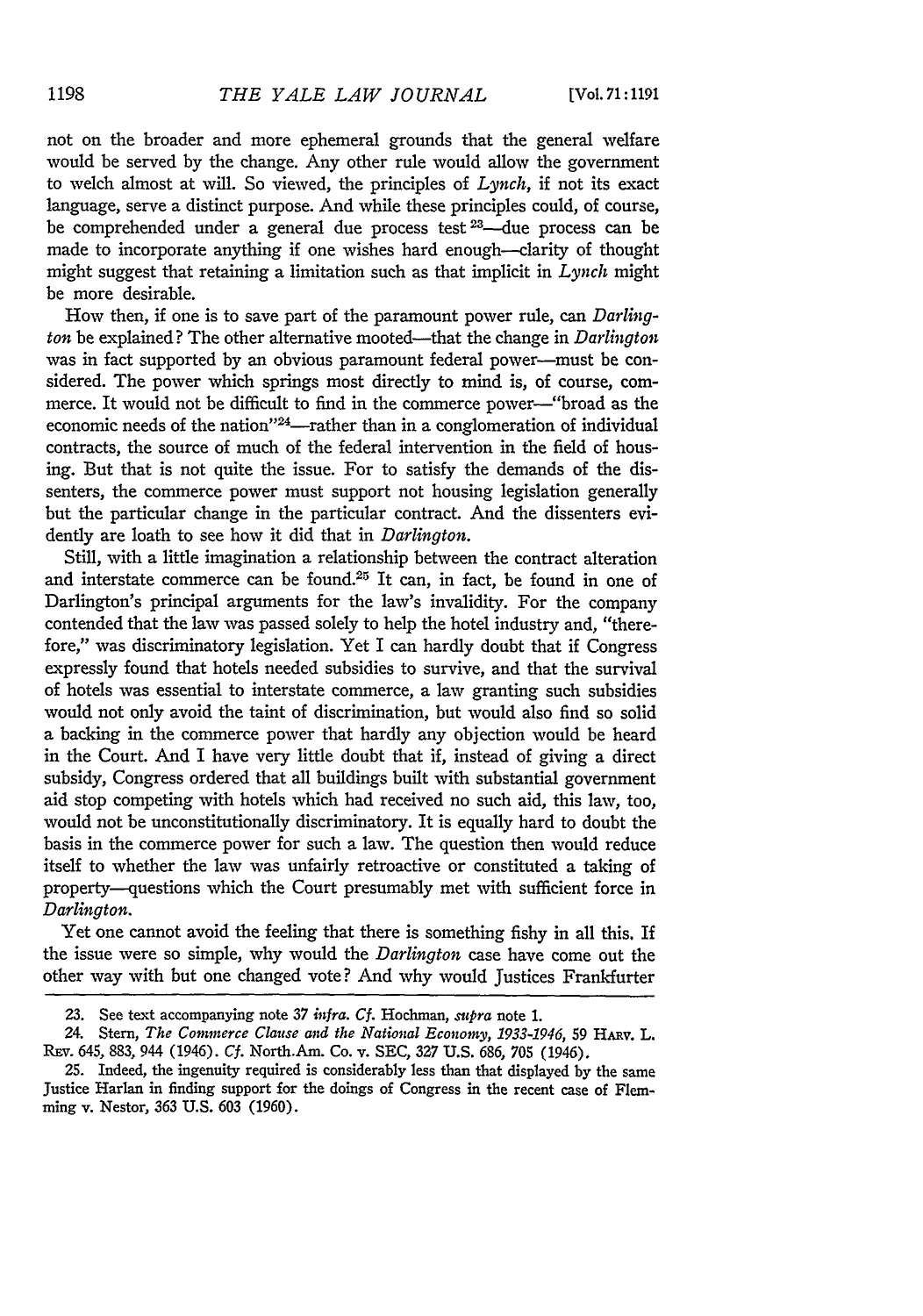and Harlan, usually so dedicated to carrying out the will of Congress-at almost any cost-have been so ready to void the 1954 law? The fishiness, of course, is that Congress did not expressly link what it was doing to the commerce power. It did not say that hotels were in dire need, or that the need presented a danger to interstate commerce, and neither did the Housing **Ad**ministration. As Justice Harlan put it,

I do not understand the Housing Administration to contend that the United States possesses general regulatory power over appellee outside the contractual relationship, and the Court has pointed to no such "paramount power" by which the imposition of the 1954 Act's prohibitions might be justified in this case.<sup>26</sup>

But is it necessary that Congress or the Housing Administration spell out the connection with commerce? Could not the Court, or the dissenters themselves, make the link? For it would be the height of absurdity to force Congress in every case to specify—by lofty preamble no doubt—that it is acting under a particular power (subject to the penalty of having the law voided if it either used inappropriate language, or picked the wrong power). This surely cannot be the result that the dissenting Justices desired.<sup>27</sup>

But we must not be so hasty in branding what the dissenters seemed to be looking for as absurd. To say that Congress had to make the link between interstate commerce and what it was doing in *Darlington* is not to say that Congress has to specify the power it is using, and why it is using it, in every case. For *Darlington* involves two elements which may make congressional specification desirable. In the first place, the connection between commerce and the contract change, while possible, is not obvious. It requires stretching the commerce power to its boundaries, albeit boundaries it has reached before. There would be nothing odd for the Court in such a case to refuse to look for a power which could be made to support the change. It could say instead that it is true that the power might come from the commerce clause, but we will not read the clause so broadly unless Congress-which is in possession of more facts than we and which is responsible to the electorate-goes out on a limb and says that the law is necessary because commerce demands it. In this way the electorate is told clearly and directly why a step is taken and can judge for itself whether Congress acted wisely.<sup>28</sup>

28. See Bickel, Foreword: *The Passive Virtues*, 75 HARV. L. REV. 40 (1961); Bickel & Wellington, *Legislative Purpose and the Judicial Process: The Lincoln Mills Case,* **71** HAnv. L. **REv. 1** (1957).

*<sup>26.</sup>* **358 U.S.** at **98.**

**<sup>27.</sup>** It is possible to read the *Butler* case, in the light of Wickard v. Filburn, as one where Congress picked the wrong power. See note 20 *supra.* But there are so many dubious explanations of the *Butler* case that it hardly seems worthwhile suggesting another. In any event, the Court quite often has diligently searched for a power in order to uphold a congressional act. See, e.g., Perez v. Brownell, 356 U.S. 44 (1958) ; United States v. Curtiss-Wright Corp., 299 U.S. 304 (1936) ; Mackenzie v. Hare, 239 U.S. 299 (1915). *But cf.* Carter v. Carter Coal Co., 298 U.S. 238 (1936) ; Civil Rights Cases, **109** U.S. 3 (1883).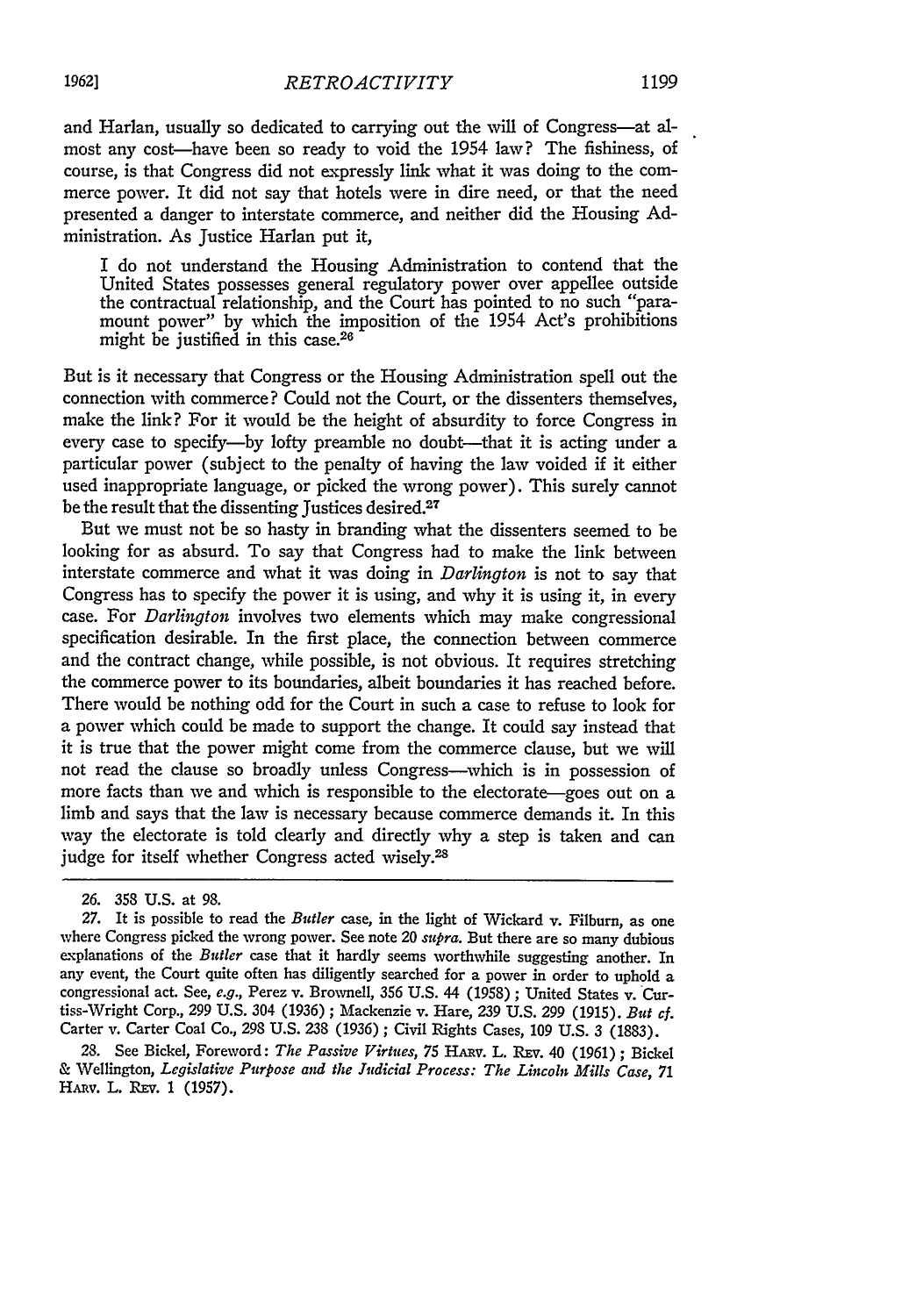Analogies for such a decision in prior cases before the Supreme Court are easy to find. Thus, in *United States v. Yellow Cab Co.29* the Court, though it had before it decisions that the Sherman Act reached as far as the commerce power could extend, refused to apply the law to cabbies plying their trade between hotels and railroad stations in the same city. It noted, however, that if Congress expressly wanted the act to cover this activity and drew the link with commerce, such a law might well be valid.<sup>30</sup> More recently, the Court has on several occasions refused to follow what, in terms of statutory interpretation, was clearly the will of Congress where to do so would violate traditional liberties of the people.<sup>31</sup> In taking this step the Court did not say that Congress could not act that way. Nor did it say that Congress did not intend the result prohibited. It said instead that if Congress wanted a result which so stretched its powers, it had to say so clearly and unequivocally, so that the electorate might know who was responsible for the law. What the dissenters wanted in *Darlington* may, then, have been exactly this.<sup>32</sup>

In *Darlington,* the dissenters could well say, there is every reason to force Congress to spell out the relationship of the 1954 law to a "paramount" federal power. The law, after all, altered a contract. And if the rule against altering contracts without a good and specific reason beyond a vague general welfare is to have any meaning, then the link between the change and the specific power must be either obvious or made so by appropriate congressional findings. If the Court were allowed to ramble all over in search for a "paramount" power which might fit, then it would be as well to face the facts and say that whenever the "general welfare" demands a change in a contract it can be made. All this, of course, brings us back to the fact that in *Darlington* the link was not obvious and required some stretching of the "paramount" power. It also brings us back to the fact that the Court's opinion is virtually no help in explaining just what the Court meant to be doing in the case.

Some readings of the Court's opinion can, however, be found which would allow us to live with *Darlington* and still save important elements of the paramount power concept. In the first place one must recognize that there is a crucial difference between the type of contract alteration which troubled the Court in *Lynch* and *Union Pacific* and the change which occurred in *Darlington.* For the fear expressed in the earlier cases stemmed from a concern with the effect on the people of the government welching on its obligations-alter-

32. Justice Douglas, as the author of Kent v. Dulles, 357 U.S. 116 (1958), is certainly aware of the argument that in cases where the power of Congress is stretched, Congress itself should do the stretching. But to him and to Justice Black it may well be that commerce is so broad as never to require stretching. *Cf.* United States v. Yellow Cab Co., 332 U.S. 218 (1947). If so, the failure to worry over the link in *Darlington* may be understandable, but the alteration of contract aspect of the opinion remains to be explained.

<sup>29. 332</sup> U.S. 218 (1947).

*<sup>30.</sup> Id.* at 232-33.

<sup>31.</sup> See, *e.g.,* Greene v. McElroy, 360 U.S. 474 (1959) ; Kent v. Dulles, 357 U.S. 116 (1958). Cf. Peters v. Hobby, 349 U.S. 331 (1955). But *see* Barenblatt v. United States, 360 U.S. 109, 134, 137-40 (1959) (dissenting opinion of Mr. justice Black).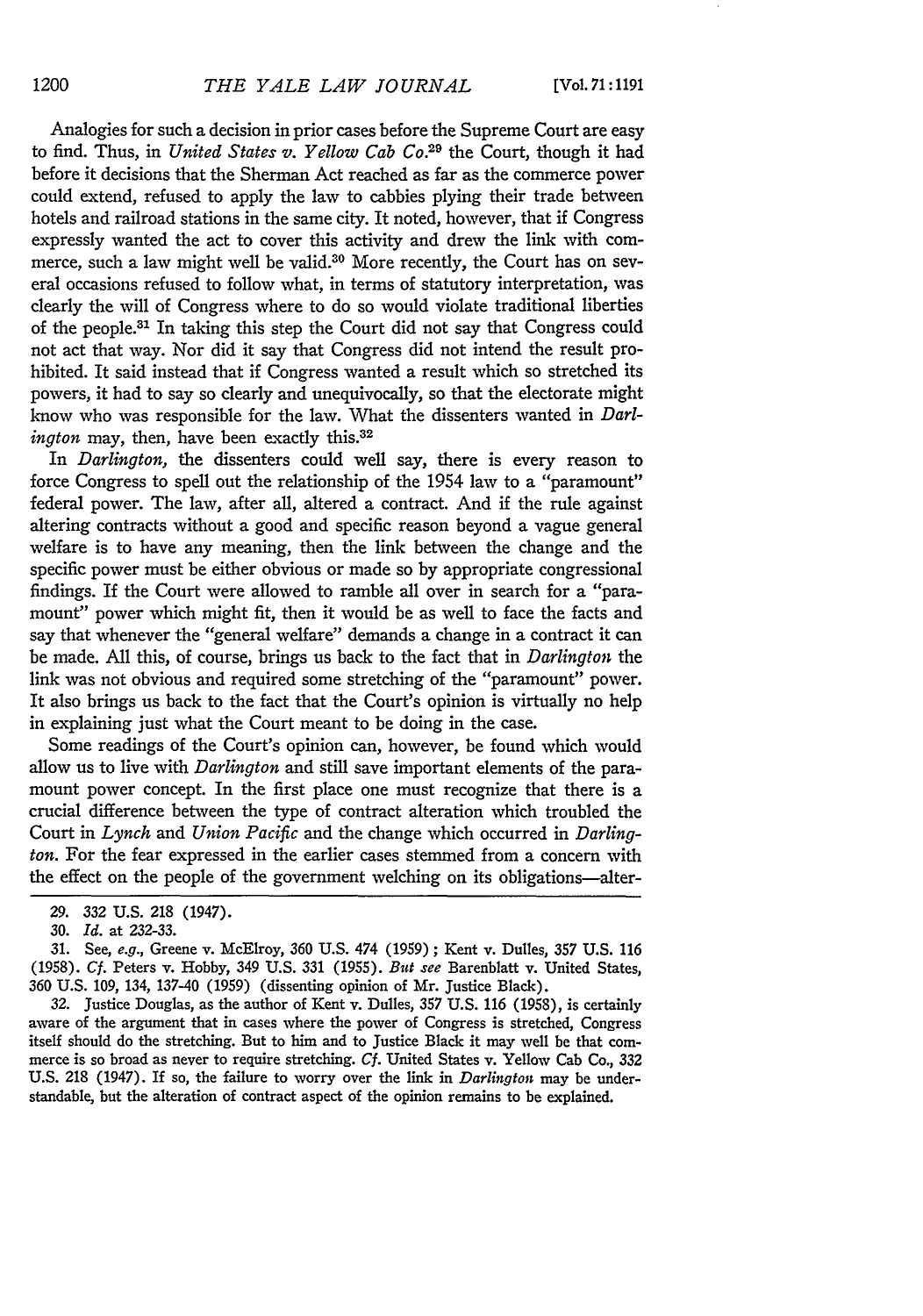ing a contract for its own benefit.<sup>33</sup> And it was this fear which engendered the rule that a paramount power, a good and sufficient reason for the change, was needed to support any contract alteration. *Darlington,* one can readily see, is quite another kettle of fish. Instead of benefiting the government financially, the alteration in contract terms jeopardized its situation. Since it had insured Darlington's mortgage, the government had everything to gain from Darlington's continued solvency, and everything to lose from its bankruptcy.<sup>34</sup> The contract change made it difficult for Darlington to stay in the black; the case can hardly be termed one of government welching. And if it isn't a case of welching, is it really so terribly important to put obstacles beyond those of due process fairness in the way of government alteration of the contract? Indeed, one might almost assume that if the government chose to pass a law altering its own contract where the alteration brought it no gain, it must have had a reason founded either in the "general welfare" or in some "paramount power," whether or not Congress specified the grounds in passing the law. For otherwise, why should it have acted?

Here then lies a possible explanation for *Darlington,* though admittedly one which the Court does not give in its opinion. In fact here lie two possible readings of *Darlington,* which, though closely related, retain some differences. The

**33.** In *Lynch,* for example, the Court seemed primarily concerned with the motive of Congress:

**,** . . Congress was without power to reduce expenditures by abrogating contractual obligations of the United States. To abrogate contracts, in the attempt to lessen government expenditures, would be not the practice of economy, but an act of repudiation.

292 U.S. at 580.

The Court employed similar language in refusing to allow Congress to modify a gold bond of the United States nd declaring the Joint Resolution of June *5,* 1933, taking the United States off the gold standard, unconstitutional:

By virtue of the power to borrow money *"on the credit of the United States," the* Congress is authorized to pledge that credit as an assurance of payment as stipulated, as the highest assurance the government can give, its plighted faith. To say that the Congress may withdraw or ignore that pledge is to assume that the Constitution contemplates a vain promise .... This Court has given no sanction to such a conception of the obligations of our government.

Perry v. United States, 294 U.S. 330, 351 (1935). *But cf.* the right-remedy distinction in *Lynch, supra* note 22.

34. According to the findings of the District Court, all the parties concerned would end up losing money because of the contractual alteration: Darlington would default on the mortgage and lose its equity in the property; the government, as insurer of the mortgage, would have to pay the mortgagee the difference between the amount of the mortgage and the amount realized at a foreclosure sale; and since the building could not be run profitably as an apartment house, the only logical course would be to convert it into a hotel-a development that would give the Charleston hotel operators even stiffer competition. 142 F. Supp. at **350.**

Situations could be imagined where the legislative change would bring offsetting gain to the government as well as immediate financial loss. There is no evidence in the record that this was the case in *Darlington.*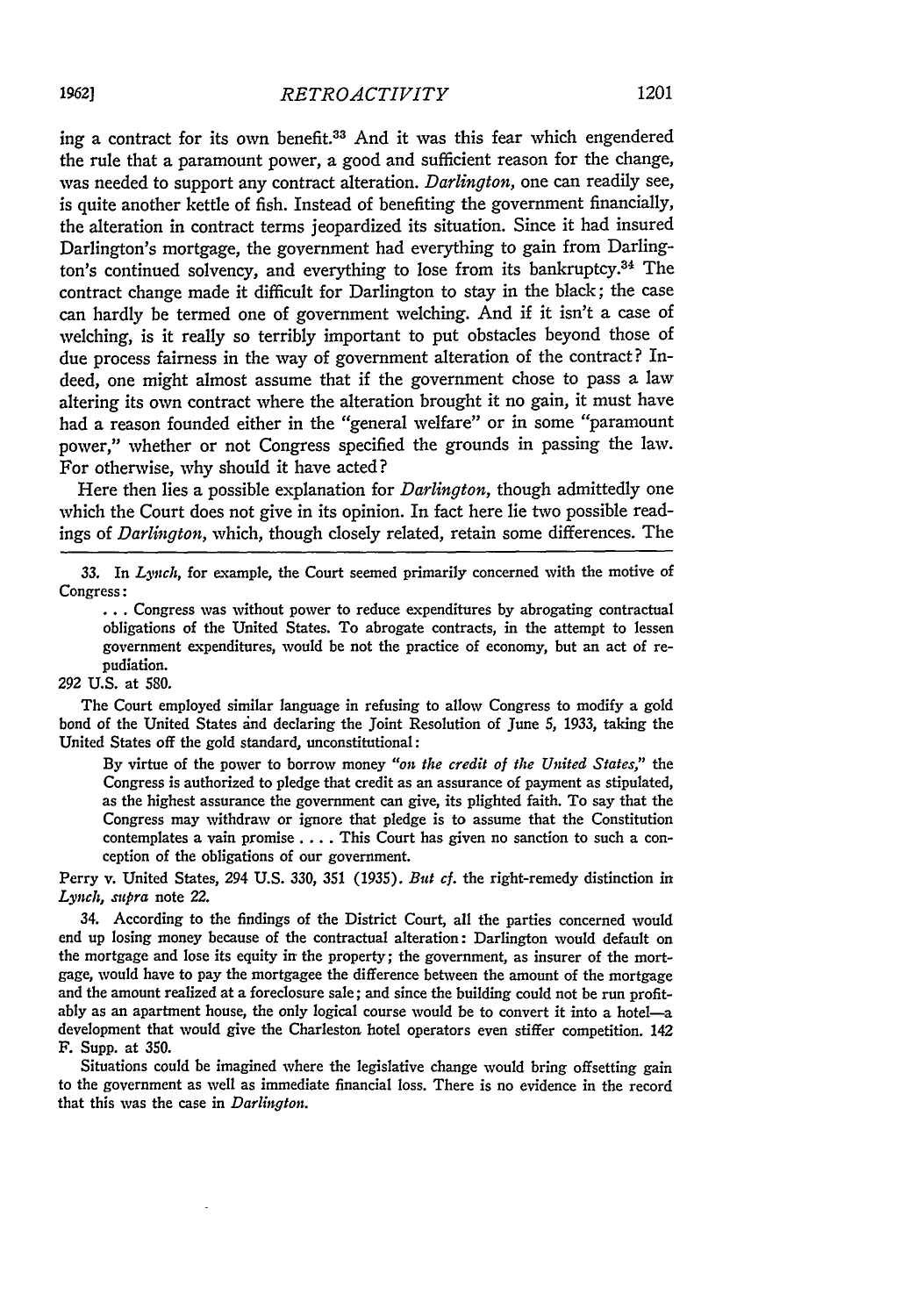first reading is more in accord with Justice Harlan's view of *Lynch.* No contract change can be made unless a specific power outside the power to spend for the general welfare supports the change. Moreover, if the contract change benefits the government, Congress will be required to spell out why the change is required and what power requires it. If, instead, the change is not to the government's financial advantage, then the Court will be free to presume-as it may be said to have done in *Darlington* and as it does for most laws-that the change was required by commerce, war or whatever specific power seems to fit.<sup>35</sup> Of course, if no power at all can be found, the law altering the contract will fall. But a connection, even as tenuous as the one in *Darlington,* might well suffice.<sup>36</sup> It would naturally be open to those challenging the law to show that the possible connection was not realistic. But the road would not be made easier just because a change in a government contract was involved.

The second reading, while inconsistent with Justice Harlan's views, seeks to accomplish many of the same objectives. Rather than requiring a paramount power to alter a contract, *Darlington* could be taken as admitting that the general welfare-the expenditure power-itself can back a change. But general welfare means something more than benefiting the government financially. And indeed, the existence of financial benefit to the government creates a suspicion, if not a presumption, that the change was attempted solely for that reason. Thus, when the government benefits from the change, a good and sufficient other reason is needed before the change will be upheld-a reason not necessarily grounded in the specific powers of the government but at least based on a notion of "general welfare" which excludes the justification that it benefits the government's purse. And Congress must spell out the reason so that the Court can judge for itself whether Congress is welching or genuinely acting for the public good. If, instead, the change does not help the government financially, the presumption is that the law was passed for the general welfare and no spelling out of reasons by Congress is needed. The change, of course, is still subject to due process standards but need meet no other more stringent tests.

**<sup>35.</sup>** This reading would incorporate the normal presumption in favor of the legislature: **...** the existence of facts supporting the legislative judgment is to be presumed, for regulatory legislation affecting ordinary commercial transactions is not to be pronounced unconstitutional unless in the light of the facts made known or generally assumed it is of such a character as to preclude the assumption that it rests upon some rational basis within the knowledge and experience of the legislators.

United States v. Carolene Prods. Co., 304 U.S. 144, **152** (1938) (opinion of Mr. Justice Stone).

<sup>36.</sup> Of 'course, this reading and the readings which follow in the text do not meet the argument that the commerce power was being stretched so much in *Darlington* that Congress should have specified the connection between a paramount power and the contractual change. But where commerce is concerned-after and perhaps because of the fall of the old court-this argument may be viable in only the most extreme cases. See note **32** *supra.* In any event the *Yellow Cab and Kent v. Dulles* line of cases has already survived an occasional deviation. *Compare* Barenblatt v. United States, 360 U.S. 109, 134, 137-40 (1959) (dissenting opinion of Mr. Justice Black), *with* Greene v. McElroy, 360 U.S. 474 (1959).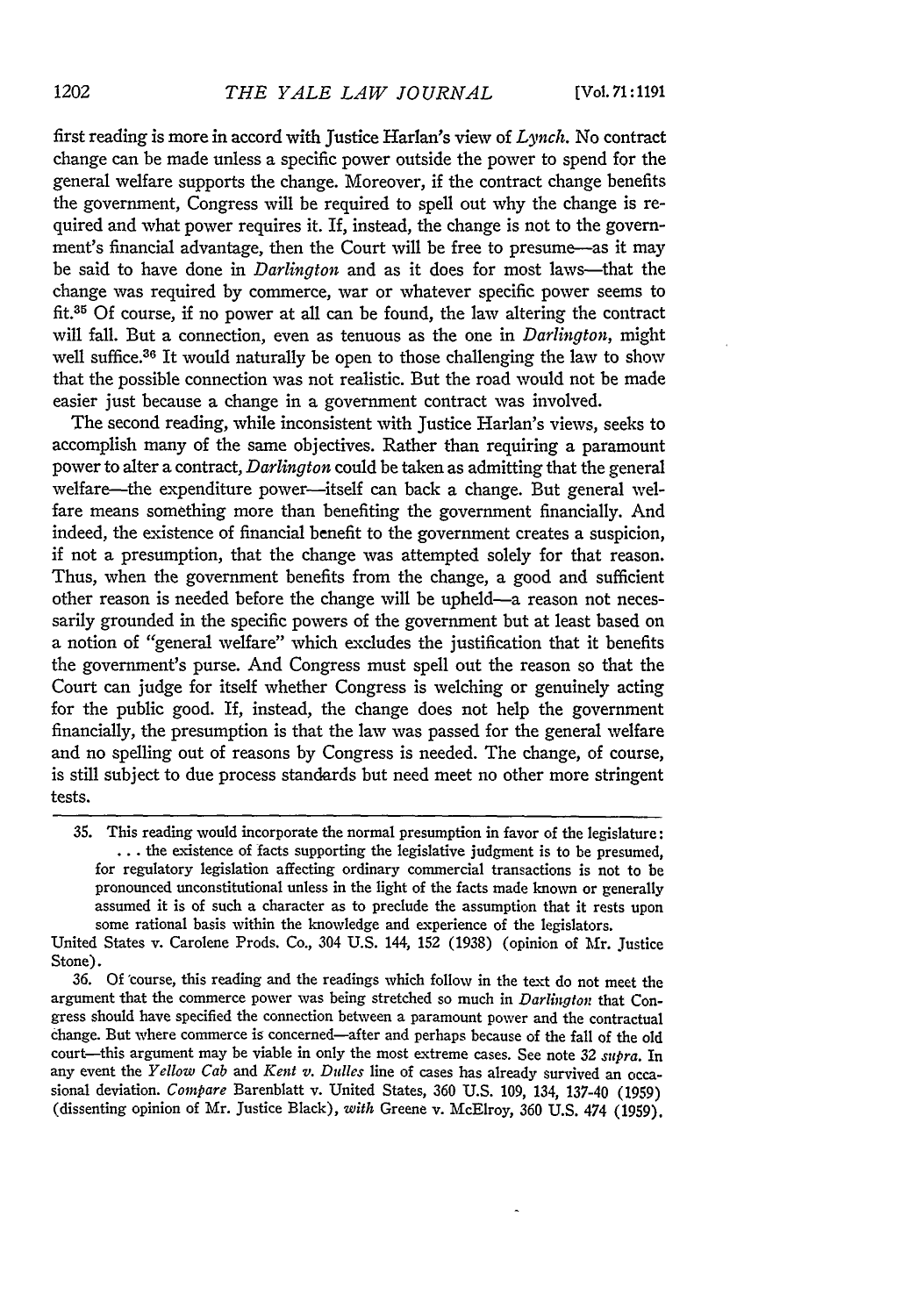Under either of these readings, the *Darlington* decision can be reconciled with the retention of substantial control by the Court over attempts by the government to alter contracts for its own financial benefit. But each has some substantial disadvantages. The first reading would uphold laws altering contracts-even where the government benefited financially-so long as Congress made a connection with a paramount power and the change neither constituted a taking nor was so unfair as to violate due process. The fact that the needs of the paramount power were relatively slight and the unfairness involved relatively great would not matter. On the other hand, this reading might lead to the invalidation of a desirable change which caused practically no unfairness, merely because Congress failed to mention a specific power and some slight financial gain occurred. Worse, it might void a change which substantially served the general welfare and added nothing to the governmental coffer, *but-nmirabile* dictu-could be attached to no specific federal power. In other words, this reading might give the court desirable power with one hand, but take away equally desirable flexibility with the other.

The second reading has the advantage of being more flexible. Contract changes may be upheld so long as no financial benefit accrues to the government even though no link to a particular power exists. More important, even if financial benefit exists, a positive connection by Congress between the change and some need of the general public apart from the money saved will validate the law. But even this reading makes it difficult to take into account some relevant factors. The degree of fairness involved-so long as it stops short of due process levels-is ignored. The extent to which the government is lining its own pockets and the strength of the needs of the general welfare are not weighed. The rule remains, to a substantial extent, mechanical.

Of course, more flexibility could be read into these rules. Each of the relevant factors could be weighed. But then the Court would be applying a test indistinguishable from due process. More consideration than is usual might perhaps be given to the factor of governmental "welching" for financial benefit, but the method of decision would involve the same balancing of unbalanceables. If this is done, it would seem best to erase the thin line of distinction and employ due process directly. After all, due process itself can take into account the problems implicit in government benefit from unilateral changes of contracts and balance them against the needs of the particular paramount power or of the general welfare, all the while spicing the mixture with a good dose of the unfairness to the parties involved. Indeed, due process better than either of the readings suggested can rank the paramount powers and thus evaluate the need for changes in a government contract.

If this be the case, why not use due process? The answer is not easy to verbalize. If I believed that the Court was ready to overturn financially-motivated alterations in federal contracts under the due process clause, I would think that test by far the most desirable. But the recent history of due process -especially, but not exclusively, in economic affairs-provides scant cause for